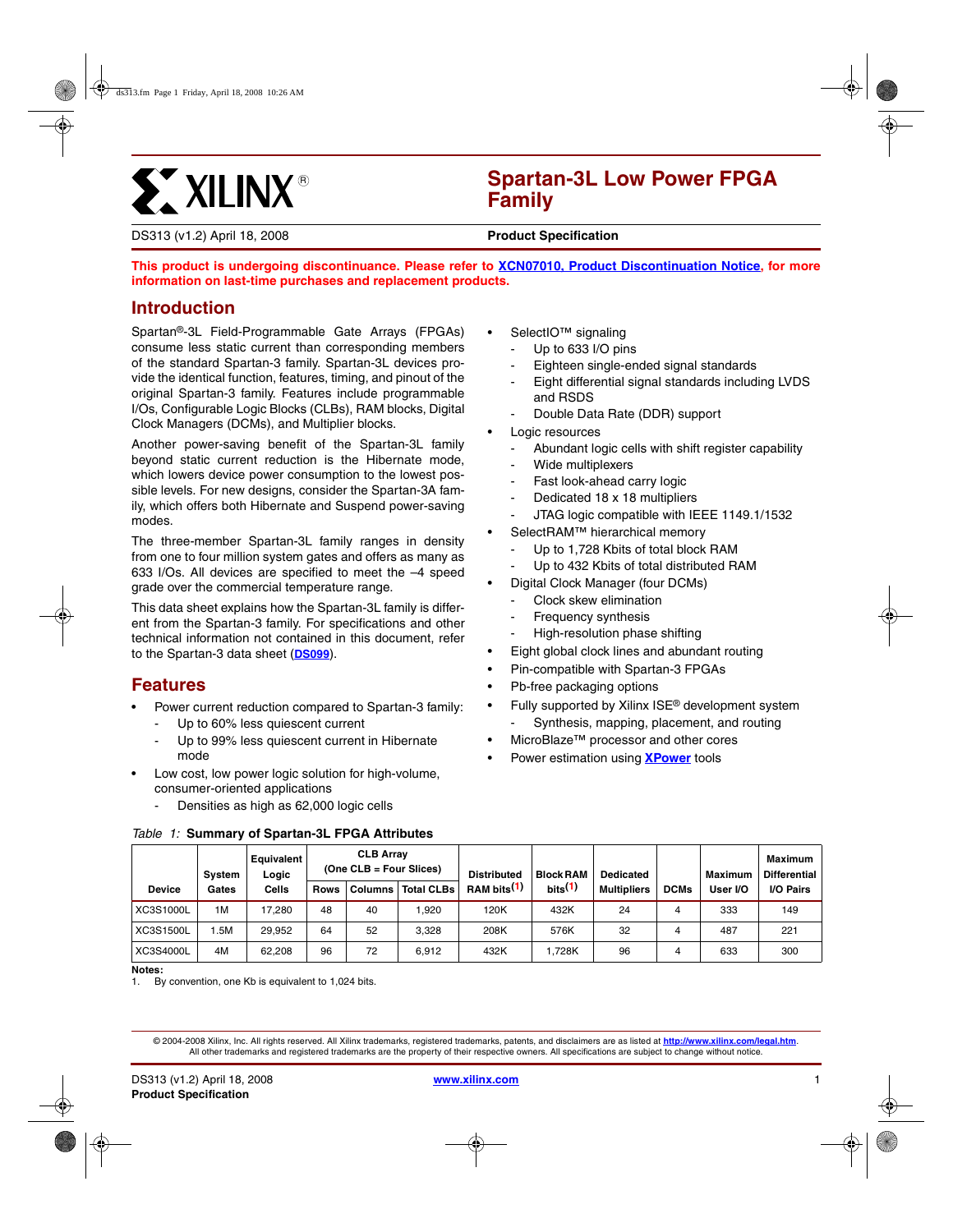## **Architectural Overview**

The Spartan-3L family architecture consists of five fundamental programmable functional elements:

- **Configurable Logic Blocks (CLBs)** contain RAM-based Look-Up Tables (LUTs) to implement logic and storage elements that can be used as flip-flops or latches. CLBs can be programmed to perform a wide variety of logical functions as well as to store data.
- **Input/Output Blocks (IOBs)** control the flow of data between the I/O pins and the internal logic of the device. Each IOB supports bidirectional data flow plus 3-state operation. Twenty-six different signal standards, including eight high-performance differential standards, are available, as shown in [Table 2.](#page-2-0) Double Data-Rate (DDR) registers are included. The Digitally Controlled Impedance (DCI) feature provides automatic on-chip terminations, simplifying board designs.
- **Block RAM** provides data storage in the form of 18-Kbit dual-port blocks.
- **Multiplier Blocks** accept two 18-bit binary numbers as inputs and calculate the product.
- **Digital Clock Manager (DCM) Blocks** provide self-calibrating, fully digital solutions for distributing, delaying, multiplying, dividing, and phase-shifting clock signals.

These elements are organized as shown in [Figure 1](#page-1-0). A ring of IOBs surrounds a regular array of CLBs. The XC3S1000L and XC3S1500L have two columns of block RAM. The XC3S4000L has four RAM columns. Each column is made up of several 18Kbit RAM blocks; each block is associated with a dedicated multiplier. The DCMs are positioned at the ends of the outer block RAM columns.

The Spartan-3L family features a rich network of traces that interconnect all five functional elements, transmitting signals among them. Each functional element has an associated switch matrix that permits multiple connections to the routing.



#### **Notes:**

1. The two additional block RAM columns of the XC3S4000L devices are shown with dashed lines.



# <span id="page-1-0"></span>**Configuration**

Spartan-3L FPGAs are programmed by loading configuration data into robust static memory cells that collectively control all functional elements and routing resources. Before powering on the FPGA, configuration data is stored externally in a PROM or some other nonvolatile medium either on or off the board. After applying power, the configuration data is written to the FPGA using any of five different modes: Master Parallel, Slave Parallel, Master Serial, Slave

Serial and Boundary Scan (JTAG). The Master and Slave Parallel modes use an 8-bit wide SelectMAP port.

The recommended memory for storing the configuration data is the low-cost Xilinx Platform Flash PROM family, which includes the XCF00S PROMs for serial configuration and the higher density XCF00P PROMs for parallel or serial configuration.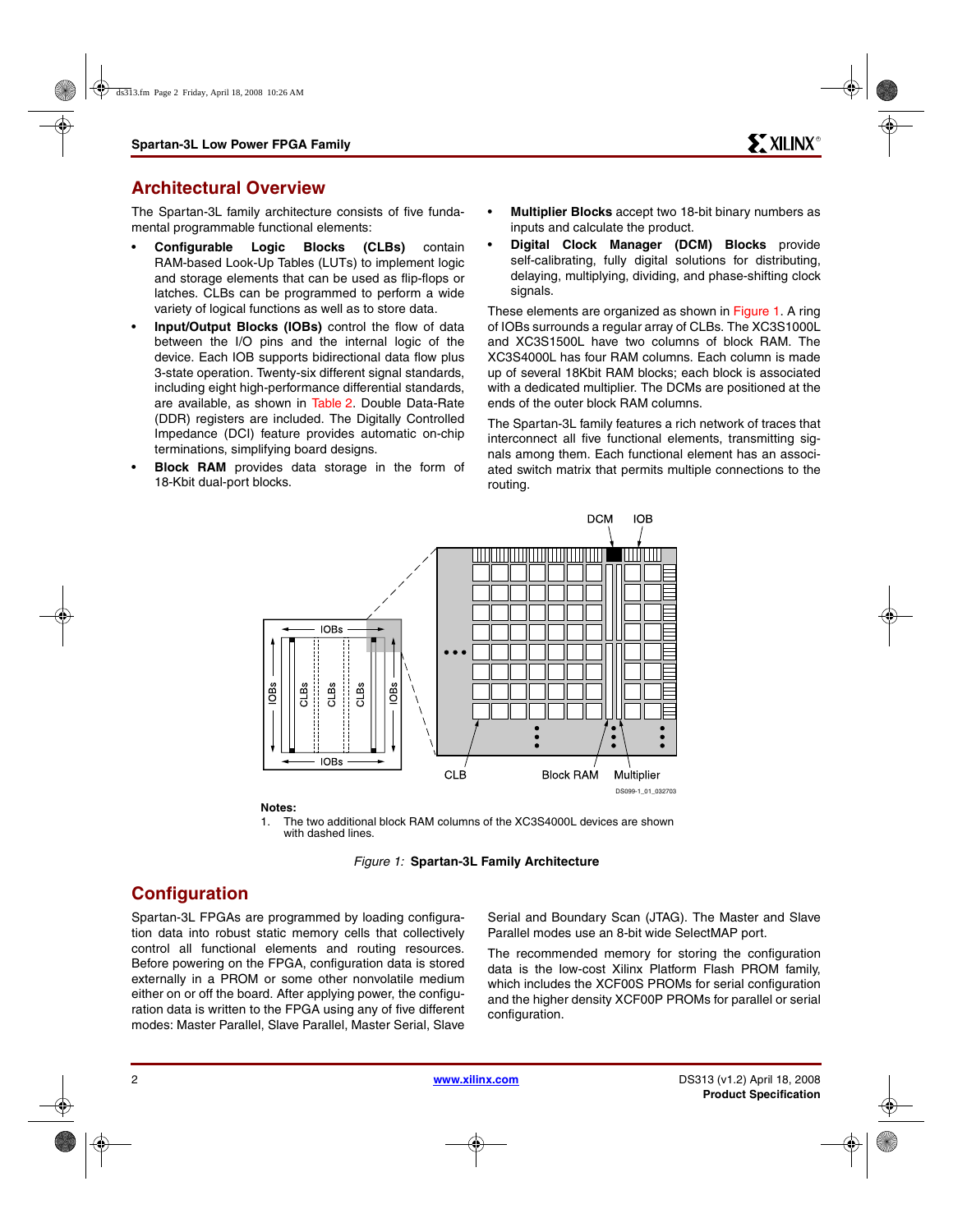## **I/O Capabilities**

The SelectIO feature of Spartan-3L devices provides 18 single-ended standards and eight differential standards as listed in [Table 2](#page-2-0). Many standards support the DCI feature, which uses integrated terminations to eliminate unwanted signal reflections. [Table 3](#page-3-0) shows the number of user I/Os as well as the number of differential I/O pairs available for each device/package combination.

<span id="page-2-0"></span>

|  | Table 2: Signal Standards Supported by the Spartan-3L Family |  |  |
|--|--------------------------------------------------------------|--|--|
|  |                                                              |  |  |

| <b>Standard</b><br>Category | <b>Description</b>                         | V <sub>CCO</sub><br>(V) | <b>Class</b>           | <b>IOSTANDARD</b>   | <b>DCI</b><br>Option |
|-----------------------------|--------------------------------------------|-------------------------|------------------------|---------------------|----------------------|
| Single-Ended                |                                            |                         |                        |                     |                      |
| <b>GTL</b>                  | <b>Gunning Transceiver Logic</b>           | N/A                     | Terminated             | GTL                 | Yes                  |
|                             |                                            |                         | Plus                   | <b>GTLP</b>         | Yes                  |
| <b>HSTL</b>                 | High-Speed Transceiver Logic               | 1.5                     | ı                      | HSTL_I              | Yes                  |
|                             |                                            |                         | III                    | HSTL III            | Yes                  |
|                             |                                            | 1.8                     | ı                      | HSTL_I_18           | Yes                  |
|                             |                                            |                         | $\mathbf{I}$           | HSTL_II_18          | <b>Yes</b>           |
|                             |                                            |                         | III                    | HSTL_III_18         | Yes                  |
| <b>LVCMOS</b>               | Low-Voltage CMOS                           | 1.2                     | N/A                    | LVCMOS12            | No.                  |
|                             |                                            | 1.5                     | N/A                    | LVCMOS15            | Yes                  |
|                             |                                            | 1.8                     | N/A                    | LVCMOS18            | Yes                  |
|                             |                                            | 2.5                     | N/A                    | LVCMOS25            | Yes                  |
|                             |                                            | 3.3                     | N/A                    | LVCMOS33            | Yes                  |
| <b>LVTTL</b>                | Low-Voltage Transistor-Transistor Logic    | 3.3                     | N/A                    | <b>LVTTL</b>        | No                   |
| PCI                         | Peripheral Component Interconnect          | 3.0                     | 33 MHz                 | PCI33 3             | No.                  |
| <b>SSTL</b>                 | Stub Series Terminated Logic               | 1.8                     | $N/A$ ( $\pm$ 6.7 mA)  | SSTL18_I            | Yes                  |
|                             |                                            |                         | $N/A$ ( $\pm$ 13.4 mA) | SSTL18_II           | No                   |
|                             |                                            | 2.5                     |                        | SSTL <sub>2</sub> I | Yes                  |
|                             |                                            |                         | $\mathbf{H}$           | SSTL2_II            | Yes                  |
| <b>Differential</b>         |                                            |                         |                        |                     |                      |
| <b>HSTL</b>                 | Differential High-Speed Transceiver Logic  | 1.8                     | $\mathbf{II}$          | DIFF_HSTL_II_18     | Yes                  |
| <b>LDT</b><br>(ULVDS)       | Lightning Data Transport (HyperTransport™) | 2.5                     | N/A                    | LDT 25              | No                   |
| <b>LVDS</b>                 | Low-Voltage Differential Signaling         |                         | Standard               | $LVDS_25$           | Yes                  |
|                             |                                            |                         | <b>Bus</b>             | BLVDS_25            | <b>No</b>            |
|                             |                                            |                         | <b>Extended Mode</b>   | LVDSEXT 25          | Yes                  |
| <b>LVPECL</b>               | Low-Voltage Positive Emitter-Coupled Logic | 2.5                     | N/A                    | LVPECL 25           | No                   |
| <b>RSDS</b>                 | Reduced-Swing Differential Signaling       | 2.5                     | N/A                    | RSDS 25             | No.                  |
| <b>SSTL</b>                 | Differential Stub Series Terminated Logic  | 2.5                     | $\mathbf{H}$           | DIFF_SSTL2_II       | Yes                  |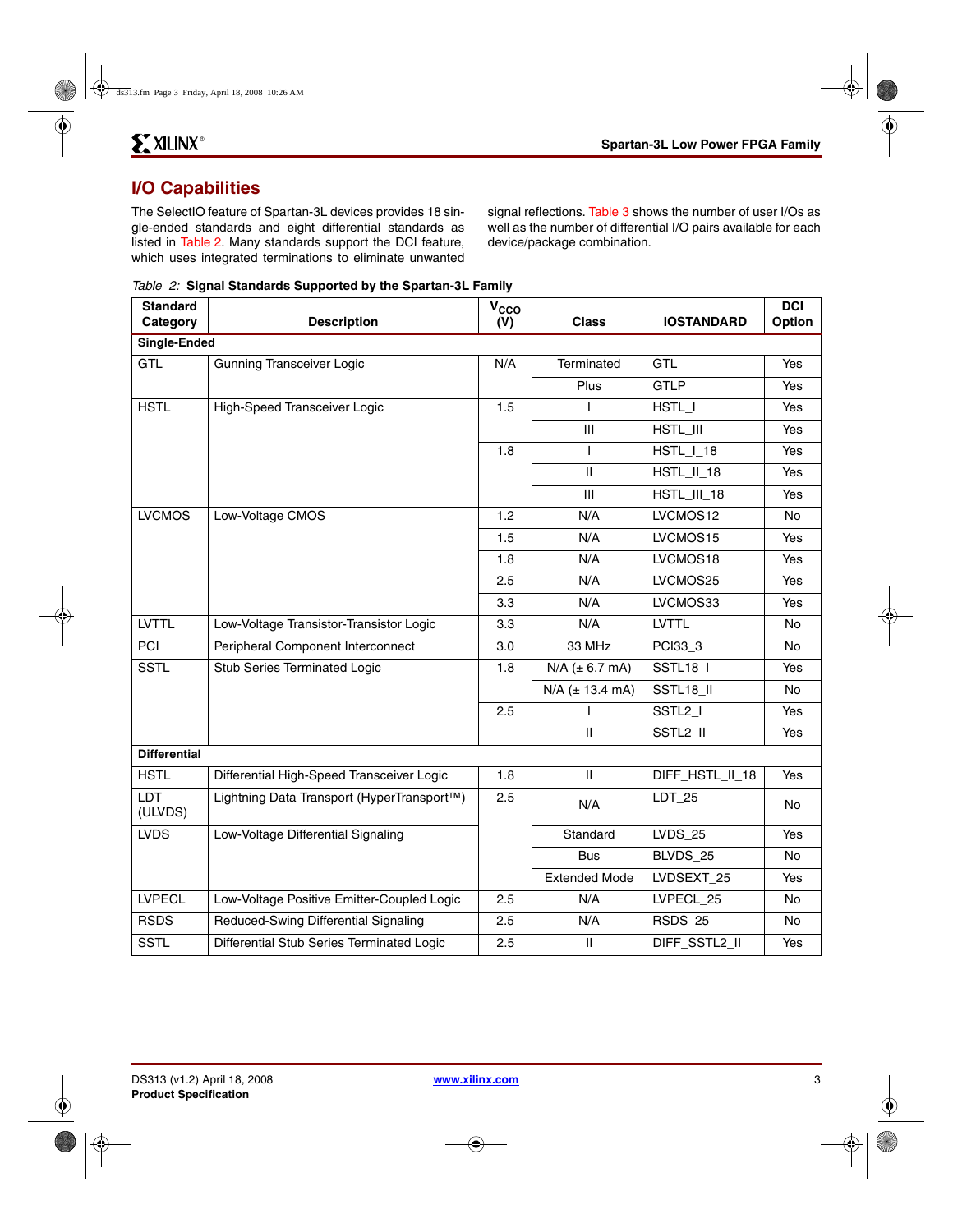<span id="page-3-0"></span>

|  |  |  |  |  |  | Table 3: User I/O and Differential (Diff) I/O Counts |
|--|--|--|--|--|--|------------------------------------------------------|
|--|--|--|--|--|--|------------------------------------------------------|

|               | <b>FT256</b><br><b>FTG256</b> |           | <b>FG320</b><br><b>FGG320</b> |             | <b>FG456</b><br><b>FGG456</b> |             | <b>FG676</b><br><b>FGG676</b> |             | <b>FG900</b><br><b>FGG900</b> |             |
|---------------|-------------------------------|-----------|-------------------------------|-------------|-------------------------------|-------------|-------------------------------|-------------|-------------------------------|-------------|
| <b>Device</b> | User                          | Diff      | <b>User</b>                   | <b>Diff</b> | <b>User</b>                   | <b>Diff</b> | User                          | <b>Diff</b> | User                          | <b>Diff</b> |
| XC3S1000L     | 173                           | 76        | 221                           | 100         | 333                           | 149         |                               |             | -                             |             |
| XC3S1500L     | $\overline{\phantom{0}}$      | <b>11</b> | 221                           | 100         | 333                           | 149         | 487                           | 221         | -                             |             |
| XC3S4000L     | $\blacksquare$                |           |                               | -           | $\blacksquare$                |             |                               |             | 633                           | 300         |

#### **Notes:**

1. All Spartan-3L and Spartan-3 devices in the same package are pin-compatible.

## **Package Marking**

<span id="page-3-1"></span>[Figure 2](#page-3-1) shows the package marking for Spartan-3L FPGAs. The markings on the Spartan-3L package are similar to those on the Spartan-3 package. The 'L' in the last line, indicating low power, distinguishes the Spartan-3L device.



*Figure 2:* **Spartan-3L Package Marking**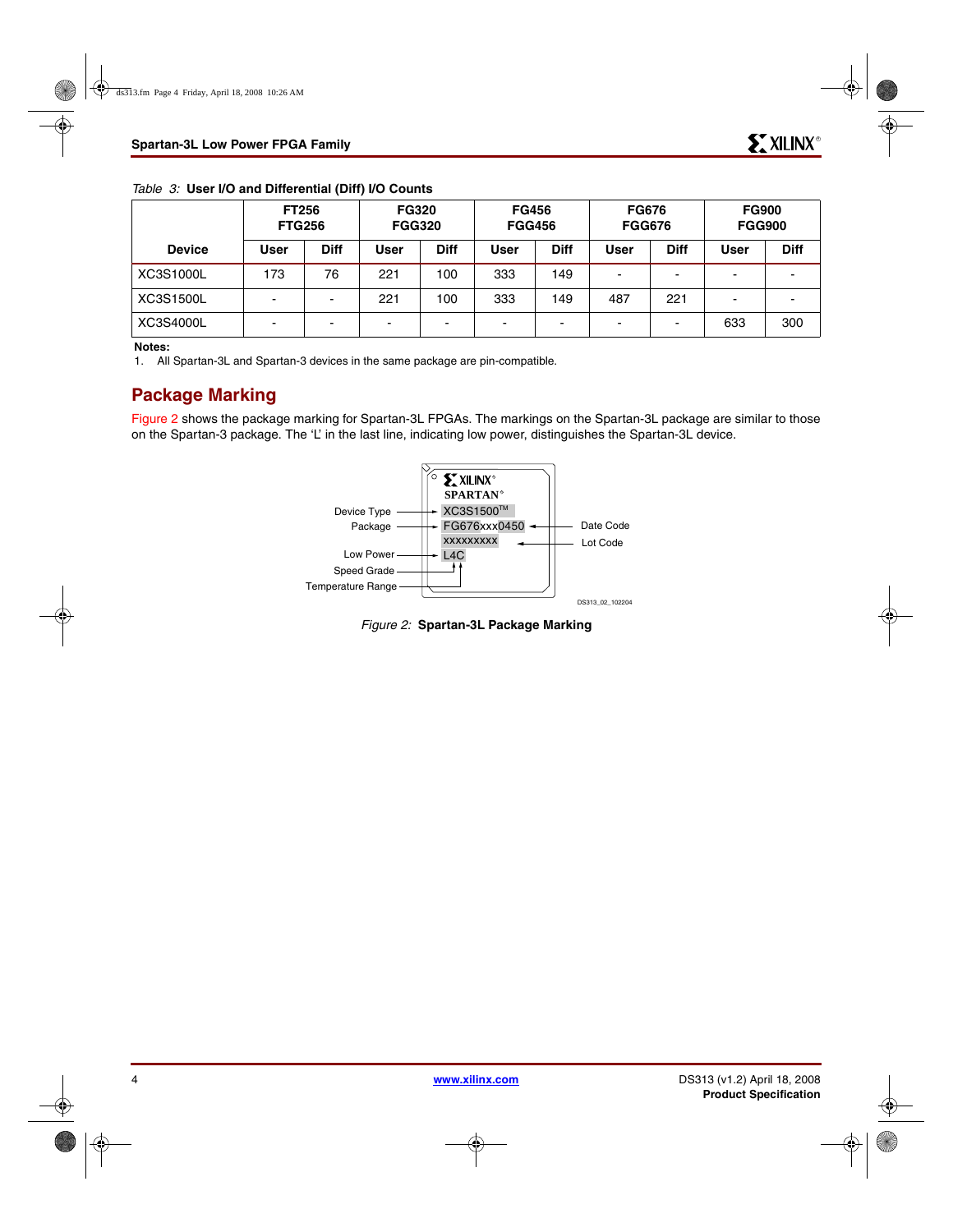## **Ordering Information**

Spartan-3L FPGAs are available in both standard and Pb-free packaging options for all device/package combinations. The Pb-free packages include a 'G' character in the ordering code. Spartan-3L FPGAs are available in a single speed grade, –4, and are specified over the Commercial temperature range.

#### *Standard Packaging*



### *Pb-Free Packaging*

For additional information on Pb-free packaging, see **[XAPP427](http://www.xilinx.com/support/documentation/application_notes/xapp427.pdf)**: *Implementation and Solder Reflow Guidelines for Pb-Free Packages.*



| <b>Device</b> | <b>Speed Grade</b> |          | Package Type / Number of Pins                    | Temperature Range (T <sub>.I</sub> )             |
|---------------|--------------------|----------|--------------------------------------------------|--------------------------------------------------|
| XC3S1000L     | $-4$               | FT(G)256 | 256-ball Fine-Pitch Thin Ball Grid Array (FTBGA) | C Commercial ( $0^{\circ}$ C to 85 $^{\circ}$ C) |
| XC3S1500L     |                    | FG(G)320 | 320-ball Fine-Pitch Ball Grid Array (FBGA)       |                                                  |
| XC3S4000L     |                    | FG(G)456 | 456-ball Fine-Pitch Ball Grid Array (FBGA)       |                                                  |
|               |                    | FG(G)676 | 676-ball Fine-Pitch Ball Grid Array (FBGA)       |                                                  |
|               |                    | FG(G)900 | 900-ball Fine-Pitch Ball Grid Array (FBGA)       |                                                  |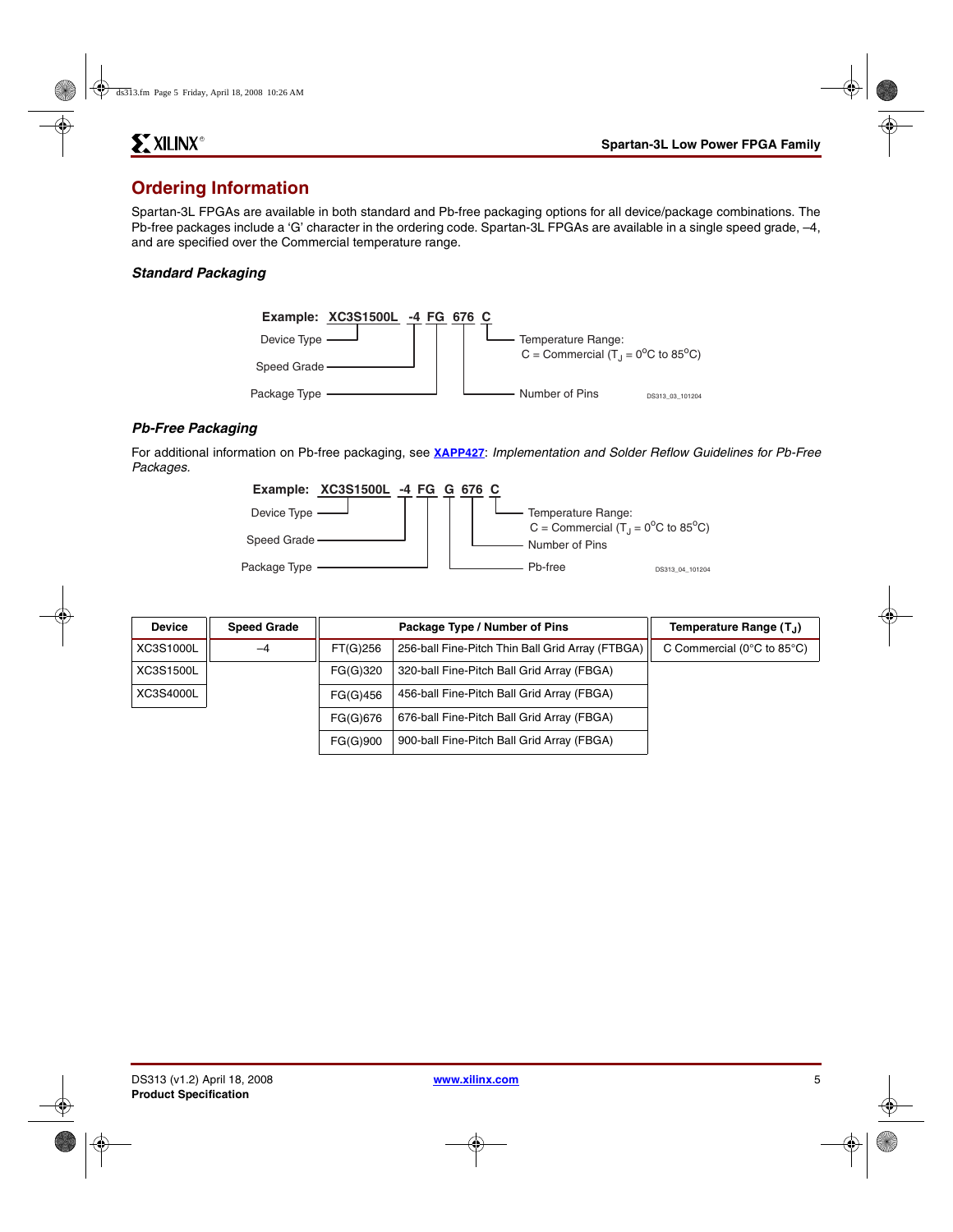## **Functional Description**

The Spartan-3L FPGA family is identical to the Spartan-3 FPGA family with respect to device function. See the functional description in Module 2 of the Spartan-3 data sheet (**[DS099](http://www.xilinx.com/support/documentation/data_sheets/ds099.pdf)**) for more information.

#### <span id="page-5-0"></span>**Achieving Low Quiescent Current Levels**

Because of their lower quiescent current specifications, Spartan-3L devices always consume less power than Spartan-3 devices.

For power-sensitive applications that must manage consumption over long periods with no FPGA activity, it is possible to achieve the quiescent current levels specified in [Table 4](#page-8-1) of the **[DC and Switching Characteristics](#page-8-0)** section on [page 9](#page-8-1) by meeting the test conditions described below the table. The easiest way to realize these conditions is by pulling PROG\_B Low. This action puts all I/Os into a high-impedance state, ceases all internal switching, and converts the bitmap held in internal memory to all zeros. During and after the Low pulse on PROG\_B, disable the internal pull-up resistors on all I/Os by keeping HSWAP\_EN High. Reconfiguration is necessary before the FPGA can resume operation in the User mode.

As an alternate approach, when it is desirable to retain the programmed bitmap, do not assert PROG\_B. If all other test conditions are met (e.g., no internal switching, I/Os are off), quiescent current levels will be very close to or slightly above what is specified in [Table 4, page 9.](#page-8-1) In this case, make sure internal pull-up and pull-down resistors on all I/Os are disabled.

#### **Hibernate Mode**

Hibernate mode starts with the approach described above. This takes power savings one step further by switching off power rails. This mode reduces quiescent power consumption to the lowest possible level. The FPGA is put into the Hibernate mode by switching off the  $V_{\text{CCINT}}$  (core) and V<sub>CCAUX</sub> (auxiliary) power supplies. Power is supplied to V<sub>CCO</sub> lines throughout the hibernation period. [Figure 3,](#page-6-0) [page 7](#page-6-0) is a block diagram that shows how to put Spartan-3L FPGAs into the Hibernate mode.

During the Hibernation period, the  $V_{\text{CCINT}}$  and  $V_{\text{CCAUX}}$  rails are turned off. It is recommended that power FETs with low on resistance be used to perform the switching action. Configuration data is lost upon entering the Hibernate mode; therefore, reconfiguration is necessary after exiting the mode.

In general, it is safest to maintain  $V_{CCO}$  power for all banks throughout the Hibernation period. This keeps the power diodes inside the IOBs off when signals are applied to the pins. For each I/O, a power diode extends from the pin (the anode side) to the associated  $V_{CCO}$  rail (the cathode side). Power diodes are present on all signal-carrying pins all of the time. In Hibernate mode, the powered  $V<sub>CCO</sub>$  rails account for little current, because the I/Os are in a high-impedance state.

It is also possible to switch off the  $V_{CCO}$  rail for a particular bank. This action eliminates the  $V_{CCO}$  current for those banks—current on the order of a few milliamperes. There are two ways to achieve this. One way is to keep the voltage of all I/Os belonging to that bank under 0.5V. Another way is to disable signals coming from external devices (such as Device 1 in [Figure 3](#page-6-0)).

Holding the PROG\_B input Low during the transition into Hibernation period keeps all output drivers in a high-impedance state. Release PROG\_B after re-applying power to the V<sub>CCINT</sub> and V<sub>CCAUX</sub> rails. See **[Special Considerations](#page-7-0)**, [page 8](#page-7-0) for recommended levels on Dedicated and Dual-Purpose pins.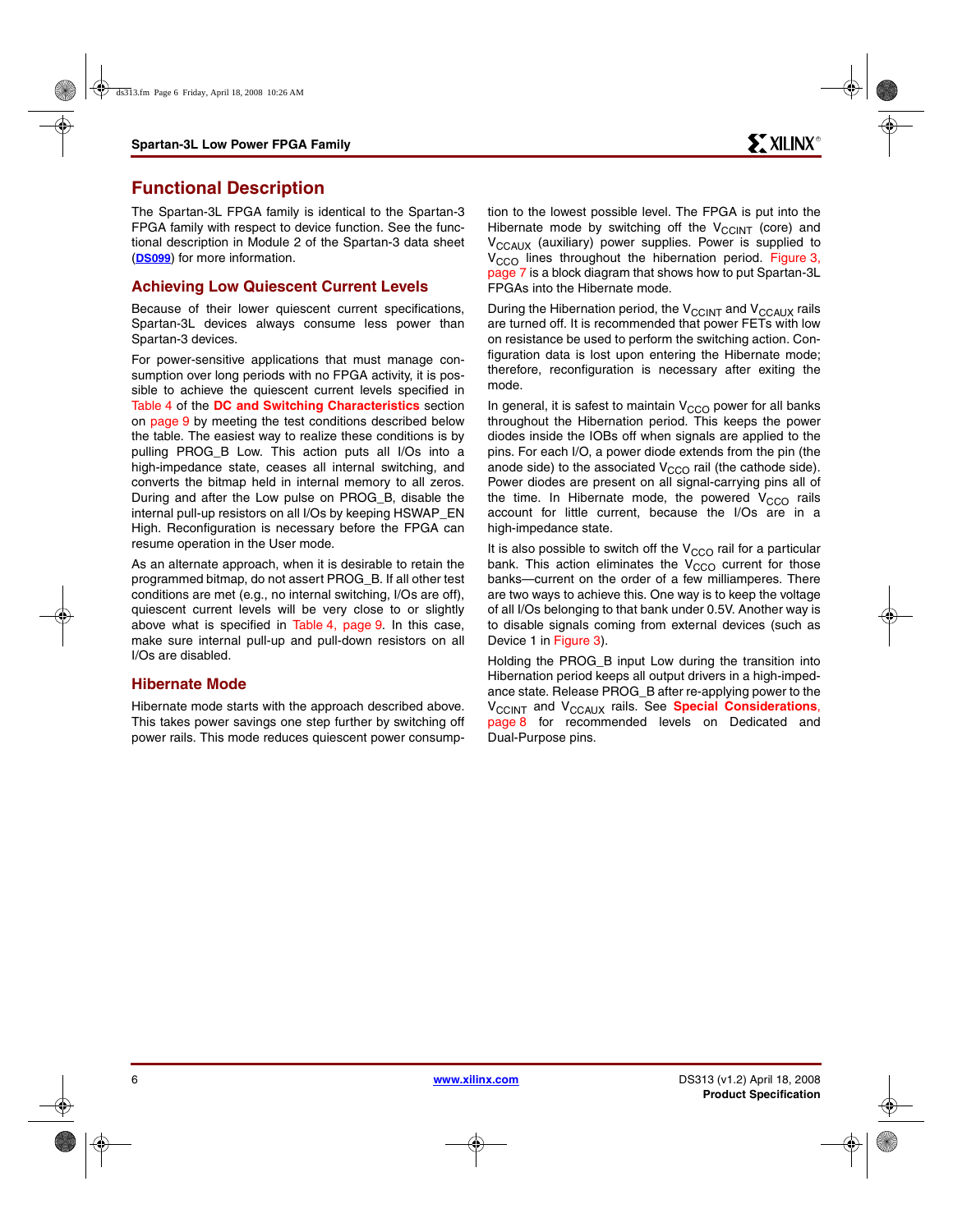





<span id="page-6-0"></span>

<span id="page-6-1"></span>1. See **[Special Considerations](#page-7-0)**, page 8 for recommended levels on Dedicated and Dual-Purpose pins.

*Figure 4:* **Hibernate Mode Waveforms**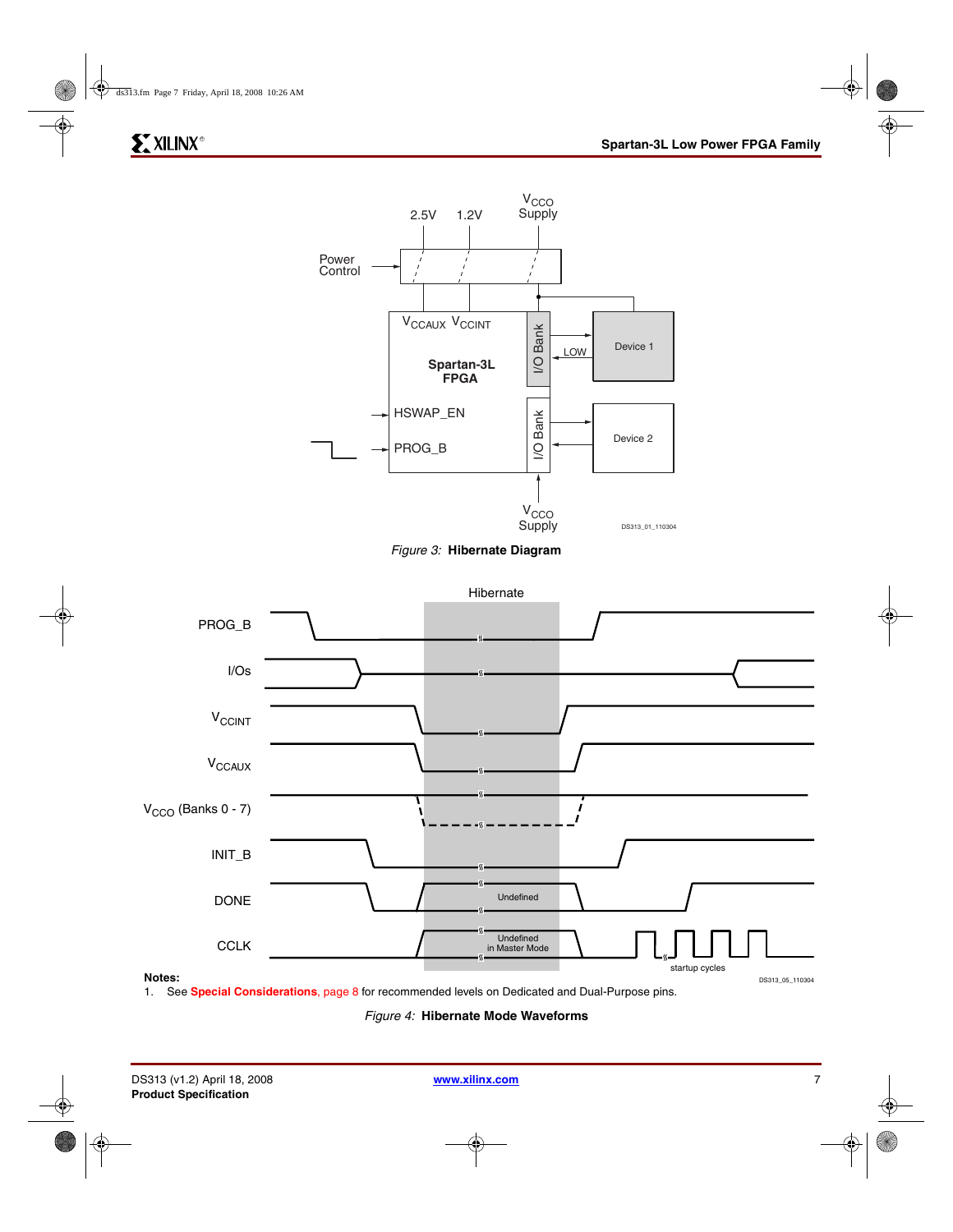[Figure 4, page 7](#page-6-1) shows the waveforms for entering and exiting the Hibernate mode.

*The steps for entering the Hibernate mode are as follows:*

- 1. Pull the PROG\_B pin Low to put all I/Os into a high-impedance state.
- 2. The FPGA drives the INIT\_B and DONE pins Low.
- 3. External switches are used to turn off the  $V_{\text{CCINT}}$  and  $V_{\text{CCAI}X}$  rails. This action resets the FPGA. As described above, it is possible to switch off  $V_{CCO}$  for a given bank in cases where the I/O pins of the associated bank are Low or disabled throughout the Hibernation period.
- 4. The FPGA is now in the Hibernate mode. As long as the FPGA is kept in this state, power consumption rests at the lowest possible level.

*The steps for exiting the Hibernate mode are as follows:*

- 1. Before FPGA initialization can begin, it is necessary to deassert PROG\_B to a High logic level. The rising transition must occur after turning all three power supplies back on.
- <span id="page-7-1"></span>2. Reapply power to all rails that were switched off. Apply power in any sequence.
- 3. After logic initialization, the FPGA releases the open-drain INIT\_B signal. Now that INIT\_B is High, reconfiguration can begin.
- When configuration is complete, the FPGA enters the Startup phase, asserts DONE, and enables the I/Os, according to how the BitGen options are set.
- 5. The FPGA is now ready for user operation.

## <span id="page-7-0"></span>**Special Considerations**

In the Hibernate mode, whenever one of the  $V_{CCO}$  rails is turned off, keep the voltage on the I/O pins of the associated bank below 0.5V. As an alternative, it is possible to disable any signals that an external device might apply to the bank's I/O pins. Voltages higher than 0.5V can turn on the power diodes. Keeping the diode off prevents "reverse current" from flowing into the  $V_{CCO}$  rail.

V<sub>CCO</sub> Bank 4 powers the Dual-Purpose inputs: INIT\_B, DIN, BUSY, and D0-D3.  $V_{CCO}$  Bank 5 powers the other Dual-Purpose inputs: RDWR\_B, CS\_B, and D4-D7. The  $V_{CCO}$  lines of Banks 0, 1, 4, and 5 power the Global Clock inputs GCLK0 - GCLK1, GCLK2 - GCLK3, GCLK4 - GCLK5, and GCLK6 - GCLK7, respectively. In the Hibernate mode, if any of these rails is turned off, do not apply voltages in excess of 0.5V to any of the associated Dual-Purpose pins. This measure keeps the power diodes off.

 $V_{CCAUX}$  powers the Dedicated inputs: PROG\_B, HSWAP\_EN, M0-M2, CCLK (in Slave mode), TDI, TCK, and TMS. Once in the Hibernate mode, do not apply voltages in excess of 0.5V to any of these pins. In this case, keeping the power diode off prevents a "reverse current" from flowing into the  $V_{\text{CCAUX}}$  rail.

V<sub>CCAUX</sub> powers the Dedicated outputs: DONE, CCLK (in Master mode), and TDO. Once in the Hibernate mode, the states of these pins are undefined.

 $V<sub>CCO</sub>$  Bank 4 powers the Dual-Purpose outputs: BUSY/DOUT. Whenever  $V_{CCO}$  Bank 4 is turned off during the Hibernation period, the state of this pin is undefined.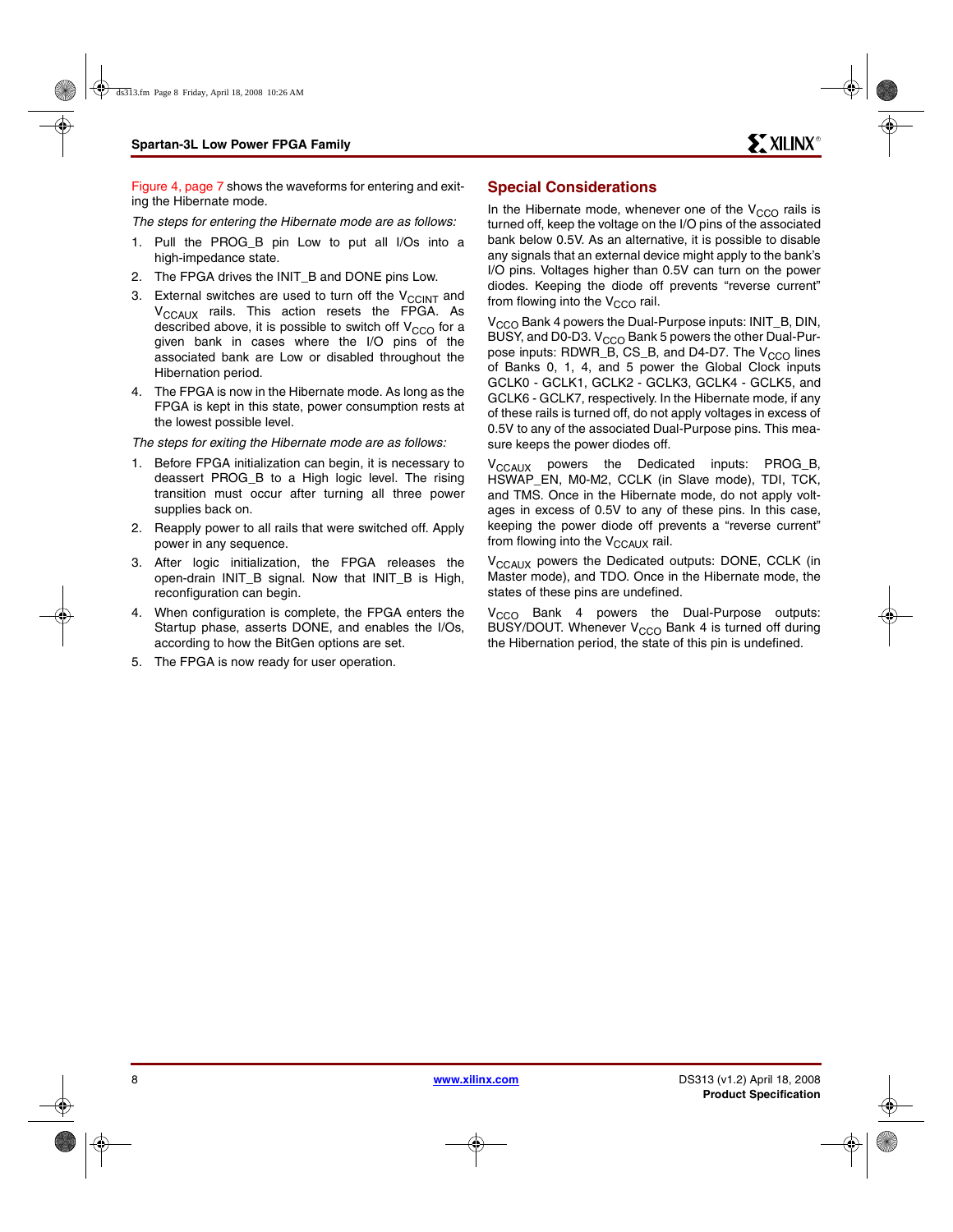## <span id="page-8-0"></span>**DC and Switching Characteristics**

Like-density Spartan-3L and Spartan-3 devices share the same AC and DC specifications with the exceptions of reduced quiescent supply current consumption and specifications for the Hibernate mode. The reduced quiescent current levels are shown in [Table 4.](#page-8-1)

When in the Hibernate mode, Spartan-3L devices consume still less quiescent current, as shown in [Table 5](#page-8-2). In this

<span id="page-8-1"></span>*Table 4:* **Quiescent Supply Current Characteristics**

mode, the FPGA only dissipates I<sub>CCOH</sub> current. The V<sub>CCINT</sub> and V<sub>CCAUX</sub> rails are electrically disconnected and will not dissipate power.

For all other DC and AC specifications, refer to Module 3 of the Spartan-3 data sheet (**[DS099](http://www.xilinx.com/support/documentation/data_sheets/ds099.pdf)**).

|                     |                                             |               | Commercial |       |              |
|---------------------|---------------------------------------------|---------------|------------|-------|--------------|
| Symbol              | <b>Description</b>                          | <b>Device</b> | <b>Typ</b> | Max   | <b>Units</b> |
| <b>ICCINTQ</b>      | Quiescent V <sub>CCINT</sub> supply current | XC3S1000L     | 35.0       | 70.0  | mA           |
|                     |                                             | XC3S1500L     | 45.0       | 110.0 | mA           |
|                     |                                             | XC3S4000L     | 100.0      | 290.0 | mA           |
| <sup>I</sup> ccoo   | Quiescent $V_{CCO}$ supply current          | XC3S1000L     | 2.0        | 7.5   | mA           |
|                     |                                             | XC3S1500L     | 2.5        | 8.5   | mA           |
|                     |                                             | XC3S4000L     | 3.5        | 11.0  | mA           |
| <sup>I</sup> CCAUXO | Quiescent V <sub>CCAUX</sub> supply current | XC3S1000L     | 20.0       | 35.0  | mA           |
|                     |                                             | XC3S1500L     | 35.0       | 50.0  | mA           |
|                     |                                             | XC3S4000L     | 55.0       | 80.0  | mA           |

**Notes:** 

Quiescent supply current is measured with all I/O drivers in a high-impedance state and with all pull-up/pull-down resistors at the I/O pads disabled. Typical values are characterized using typical devices measured at ambient room temperature ( $T_A$  of 25 $\degree$ C at  $\rm{V_{CClNT}}$  = 1.2V,  $\rm{V_{CCO}}$  = 3.3V, and  $\rm{V_{CCAUX}}$  = 2.5V). Maximum values are the production test limits measured for each device at  ${\tt T_J}$  = 85°C and with V $_{\rm CCINT}$  = 1.26V, V $_{\rm CCO}$  = 3.45V, and V $_{\rm CCAUX}$  = 2.625V. The FPGA is programmed with a "blank" configuration data file (i.e., a design with no functional elements instantiated). For conditions other than those described above, (e.g., a design including functional elements, the use of DCI standards, etc.), measured quiescent current levels may be slightly higher than the values in the table. Use the Web Power Tool or XPower for more accurate estimates. See Note 2.

- 2. There are two recommended ways to estimate the total power consumption (quiescent plus dynamic) for a specific design: a) The Spartan-3 XPower Estimator at **<http://www.xilinx.com/power>** provides quick, approximate, typical estimates, and does not require a netlist of the design. b) XPower Analyzer, part of the Xilinx development software, takes a netlist as input to provide more accurate maximum and typical estimates.
- 3. The maximum numbers in this table indicate the minimum current each power rail requires in order for the FPGA to power-on successfully.

#### <span id="page-8-2"></span>*Table 5:* **Supply Current Characteristics for Hibernate Mode**

|               |                                                 |               | <b>Commercial</b> |      |       |
|---------------|-------------------------------------------------|---------------|-------------------|------|-------|
| <b>Symbol</b> | <b>Description</b>                              | <b>Device</b> | Typ               | Max  | Units |
| <b>ICCOH</b>  | Quiescent $V_{CCO}$ supply current in Hibernate | XC3S1000L     | 2.0               | 7.5  | mA    |
|               | mode                                            | XC3S1500L     | 2.5               | 8.5  | mA    |
|               |                                                 | XC3S4000L     | 3.5               | 11.0 | mA    |

**Notes:** 

1. Quiescent supply current is measured with all I/O drivers in a high-impedance state and with pull-up/pull-down resistors at all I/O pads disabled. For maximum  $I_{CCOH}$  values, T<sub>J</sub> = 85°C with  $V_{CCO}$  (all banks) = 3.45V.  $V_{CCINT}$  = 0V and  $V_{CCAUX}$  = 0V. PROG\_B is Low.